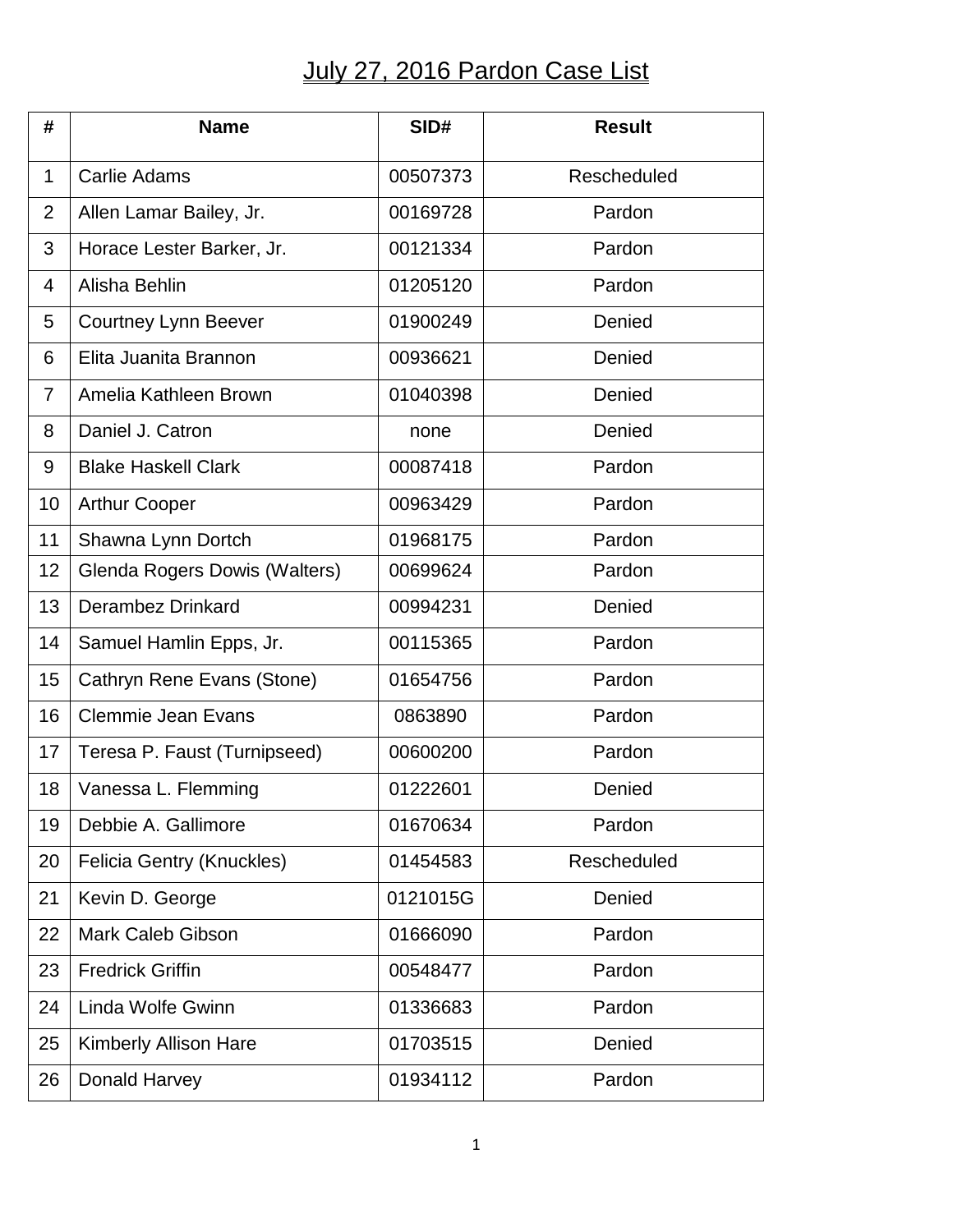## July 27, 2016 Pardon Case List

| 27 | <b>Kevin Donell Hawkins</b>      | 00491421 | Pardon      |
|----|----------------------------------|----------|-------------|
| 28 | Mark Alan Hodges                 | 00095671 | Pardon      |
| 29 | Thomas T. Holbert                | 01558103 | Denied      |
| 30 | Chatachquwa Monique Isaac        | 0102295  | Denied      |
| 31 | Lavonia Jackson                  | 01372410 | Pardon      |
| 32 | Margaret Miller Johnson          | 00317180 | Rescheduled |
| 33 | Joanna Michelle Jones (Fellers)  | 01824485 | Pardon      |
| 34 | Kelly Ellen Joubert              | 01609292 | Pardon      |
| 35 | Mickey Joyner                    | 00293563 | Denied      |
| 36 | <b>Brandon Carlisle Kelly</b>    | 01656324 | Pardon      |
| 37 | Joe Wayne Kelly, Jr.             | 00968530 | Pardon      |
| 38 | Sharon Ann Legg                  | 01329688 | Denied      |
| 39 | Anthony Jamel Leonard            | 01812671 | Pardon      |
| 40 | <b>Brandy Lynnell Lewis</b>      | 01762599 | Pardon      |
| 41 | Aaron Marquell Linnen            | 01865873 | Denied      |
| 42 | Jason Lawrence Lyda              | 00961992 | Pardon      |
| 43 | <b>Terrance Demetri Mansell</b>  | 00948878 | Pardon      |
| 44 | <b>Craig Marston</b>             | 01342835 | Pardon      |
| 45 | <b>Derrick Lamont McCray</b>     | 00953477 | Pardon      |
| 46 | <b>Timothy Leon Miller</b>       | 01405313 | Denied      |
| 47 | Ernest J. Pickens                | none     | Pardon      |
| 48 | <b>Wismequres Predelus</b>       | 01555503 | Denied      |
| 49 | Lenard T. Robison                | 01831148 | Rescheduled |
| 50 | <b>Telfarrieo Onthawn Sadler</b> | 01008145 | Denied      |
| 51 | Darlene Sanderson (Smith)        | 00528920 | Denied      |
| 52 | <b>Curley Shuler</b>             | 01123638 | Denied      |
| 53 | <b>Robert Keith Simmons</b>      | 00224667 | Denied      |